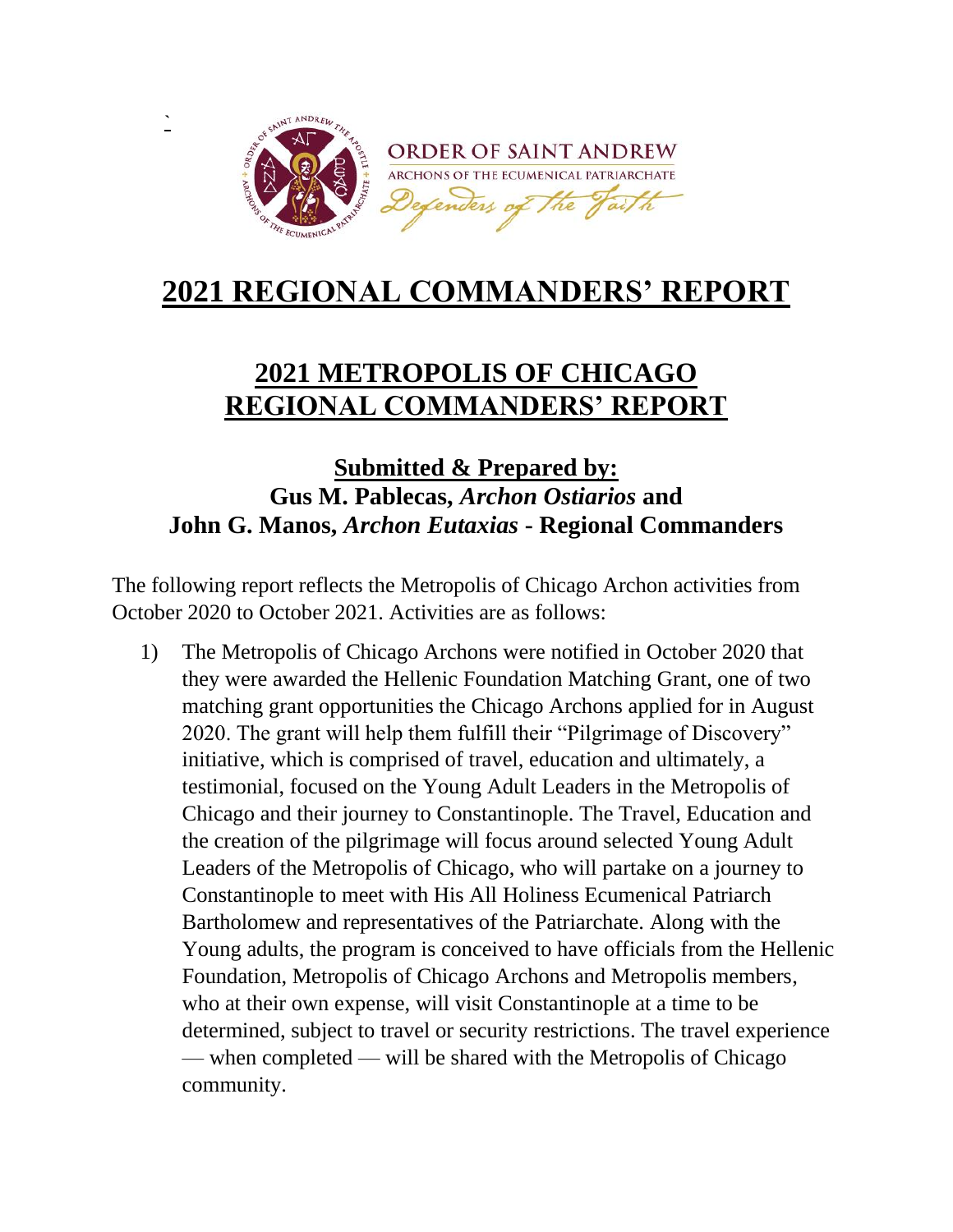The Pilgrimage of Discovery program's objective is to allow young leaders of our community to see, in person, the place where Orthodoxy started and to have an opportunity to speak directly with and learn from His All Holiness, Patriarchal Hierarchs and representatives of the Patriarchate. This will also provide young leaders the opportunity to ask questions first hand as they spiritually grow and enrich their Orthodox faith. In addition, they will attempt to visit historical religious sites, including, but not limited to, the Patriarchate, St. George, Hagia Sophia, Halki and the Prinkipo Greek Orphanage. The goal is for young adults to learn and see firsthand the beginning of Orthodoxy, the ministries of the Patriarchate and to engage with the leader of approximately 300,000,000 Orthodox Christians, the First Among Equals.

- 2) On November 29, 2020, Metropolis of Chicago Archons attended Vespers Services for their Patron Saint, Saint Andrew, at St. Andrew Greek Orthodox Church in Chicago. Due to the COVID-19 pandemic and restrictions on the amount of people who can gather, only limited number of Archons could attend. This year the following Archons attended: Regional Commanders Gus M. Pablecas and John G. Manos, Alex Gianaras, Tom Kanelos, Wesley Stinich and Archon Elect Judge Jeff Chrones. As per tradition, His Eminence Metropolitan Nathanael of Chicago led clergy and the Archons in a procession into the church prior the service. After Vespers, Archon Elect Judge Jeff Chrones gave a speech on what it means to become an Archon to all in attendance.
- 3) On November 30, 2020, the Renaissance Foundation notified the Metropolis of Chicago Archons that they were awarded a matching grant to further their mission to spread awareness of the issues facing the Ecumenical Patriarchate at the local level. The Renaissance Foundation Grant is similar to the Kulis Foundation Matching Grant Program that the Metropolis of Chicago Archons received in 2016.
- 4) Due to the pandemic, Metropolis of Chicago Archons participated in the first Virtual Archon Weekend hosted by the Archon National Council on December 12, 2020. The successful all-day event was comprised of two sessions. The newly selected Archon Class of 2020, the Archon Elects, participated in the morning session, which included a Boot Camp for the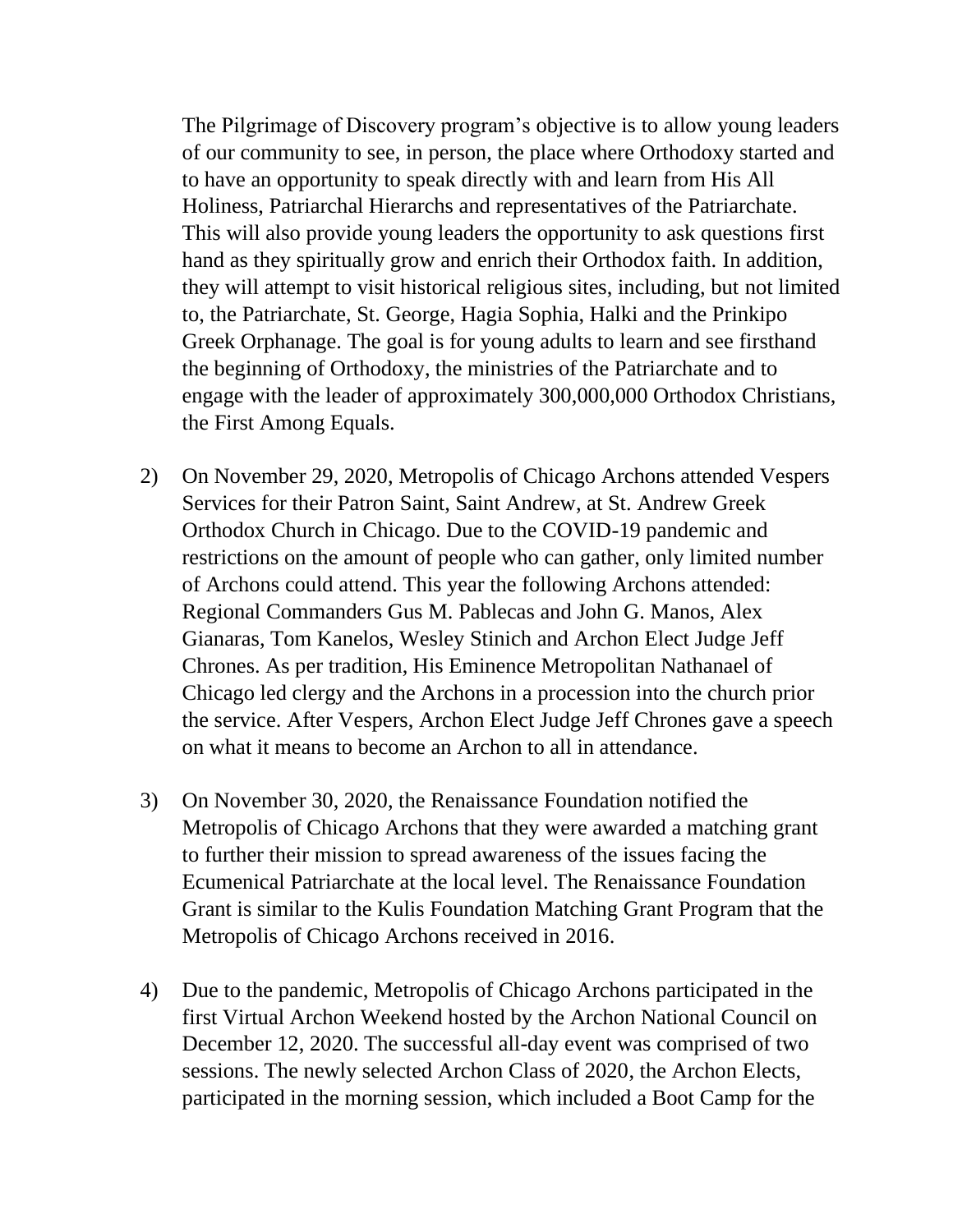newly elected Archons. During the Boot Camp, Archon John Zavitsanos, Esq. together with National Council member Archon Rocky Sisson, and Regional Commanders Archon John G. Manos and Archon Gus M. Pablecas, addressed the Archons-elect as they are about to assume the serious responsibility to defend the Holy Mother Church. The afternoon session consisted of the Archon National Council's annual meeting where all Archons were encouraged to attend. Judge Jeffrey Chrones was named Archon-Elect for the Metropolis of Chicago. He will be invested in New York on October 31, 2021 along with Archon Elect Dr. George Bovis.

- 5) As per the requirements of the matching grant program established between the Kulis Foundation and the Metropolis of Chicago Archons, Regional Commanders Gus M. Pablecas and John G. Manos provided quarterly reports to the non-profit for accounting purposes. In addition, the same quarterly reports were sent to the Archons' National Office. The funds are used to further their mission to spread awareness of the issues facing the Ecumenical Patriarchate at the local level.
- 6) In February, Regional Commanders Gus M. Pablecas and John G. Manos formally started fundraising for the two matching grant opportunities that the Metropolis of Chicago Archons are participating in: the Renaissance Fund Matching Grant and the Hellenic Foundation Matching Grant. As of May 2021, the Archons have raised \$19,450 toward the two-year \$20,000 Renaissance Fund Matching Grant; and \$19,700 toward the \$23,900 Hellenic Fund Matching Grant.
- 7) In March, two additional line-items were established through Archon National Headquarters to handle funds collected for the Renaissance Fund and the Hellenic Foundation initiatives.
- 8) Throughout the year the Regional Commanders emailed news and information about local and national Archon-related events and activities, and forwarded articles and presentations to Archons in their region. In addition, the Regional Commanders forwarded news releases and information on Archon-related matters to the Greek Orthodox Metropolis of Chicago, with the request to post the information on their website and social media.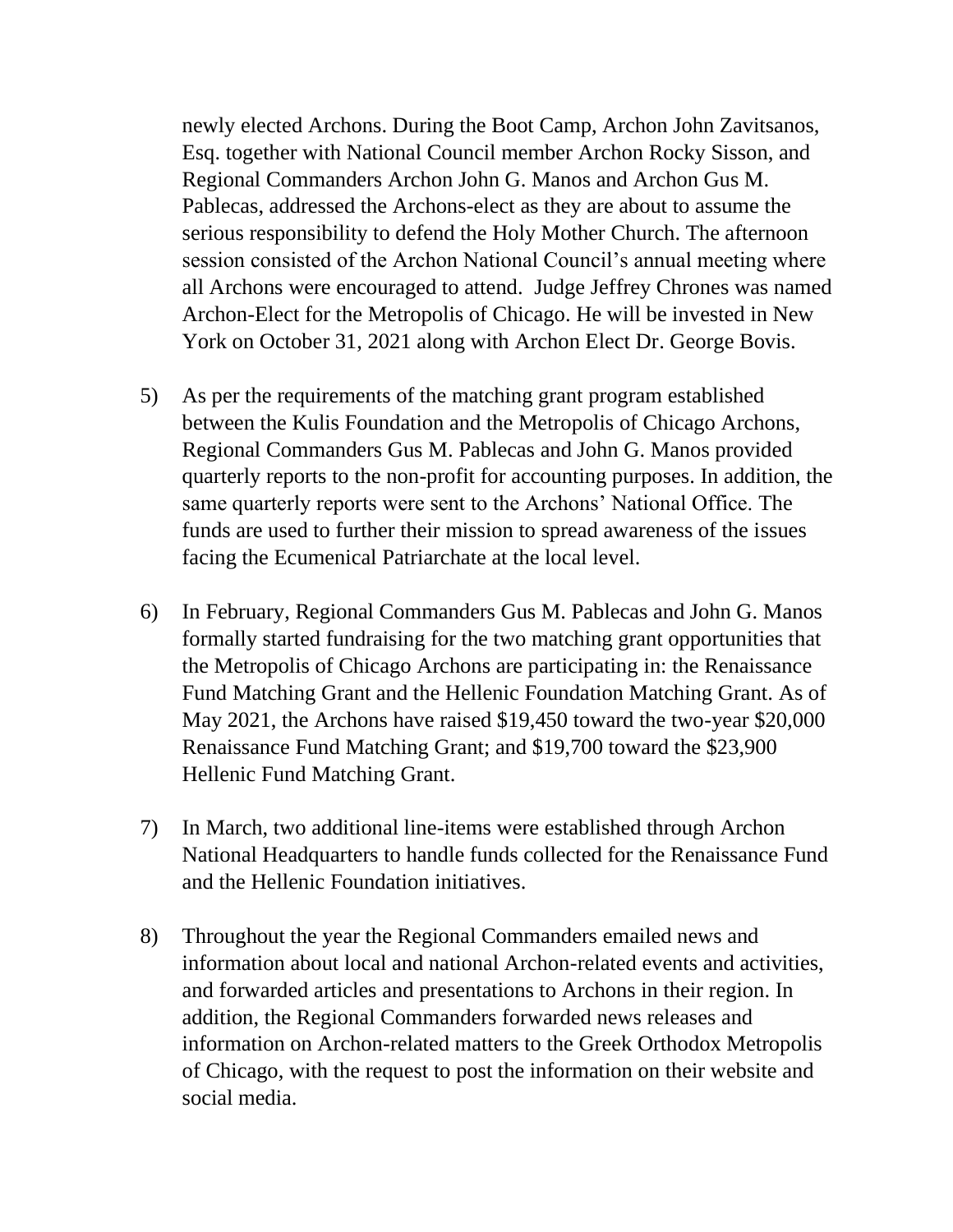- 9) Regional Commanders Gus M. Pablecas and John G. Manos continued serving as Co-Chairs, along with Archon Nicholas G. Loutsion, on the Archon Regional Commanders Liaison Committee (ARCL). In this position, they entered into dialogue with Regional Commanders throughout the United States to help facilitate ideas, programs and further involvement from the Archons in their areas. Along with the drafting assistance of Metropolis of Chicago Archon Perry Siatis, a detailed report of the committee's findings and recommendations was submitted to the Archon National Council.
- 10) The Regional Commanders participated in all National Council monthly meetings held via telephone and videoconference to share ideas and information. The Regional Commanders were also appointed to the Archon National Council.
- 11) Due to the ongoing COVID-19 pandemic, the following Metropolis of Chicago Archon-related public activities were cancelled: participation in the Metropolis of Chicago Vasilopita cutting ceremony; attending Bright Friday Services at the Zoodogos Pigi chapel at the St. Iakovos Retreat Center; the Archon Annual Business Retreat at the St. Iakovos Retreat Center in Kansasville, Wisconsin; the Archon annual pre-parade meet and greet and participation in the Greek Independence Day parade in Chicago.
- 12) Due to the pandemic, the Metropolis of Chicago Archons held a virtual business meeting via Zoom on Saturday, May 8, 2021. The event replaced this year's Annual Metropolis of Chicago Archon Business Retreat, which was scheduled for May 7 and 8 at the Saint Iakovos Retreat Center in Kansasville, Wisconsin but cancelled for the second year because of the COVID-19 pandemic. His Eminence Metropolitan Nathanael of Chicago, The Very Rev. Fr. Timothy Bakakos, Chancellor of the Metropolis of Chicago, Father Chrysanthos Kerkeres, Regional Commanders Gus Pablecas and John Manos, along with Archons Robert Buhler, Fred Chapekis, Jeff Chrones, Alex Gianaras, John Hilaris, Lou Laros, Tom Kanelos, Paul Lillios, Lou Malevitis, Perry Siatis, Wes Stinich, BJ Vranas, and Costa Zografopoulos participated. During the conference call, Regional Commanders Gus M. Pablecas and John G. Manos updated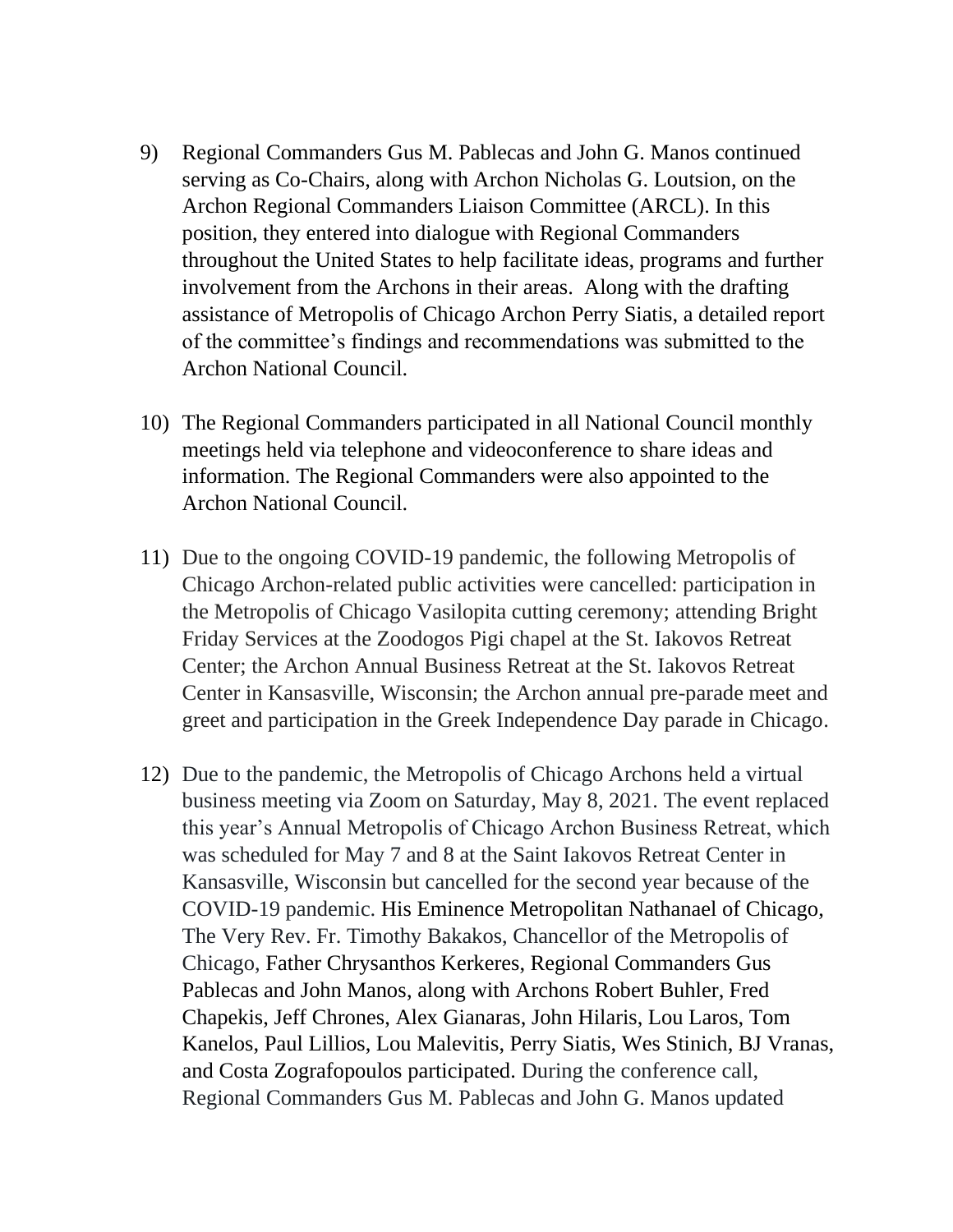fellow Archons on Metropolis of Chicago Archon-related activities, and initiated discussion on ways to promote the Patriarchate and other Archonrelated matters within the community at large. Similar to their periodic teleconferences with fellow Chicago Archons, the Regional Commanders host virtual calls with fellow Metropolis of Chicago Archons as a way to involve and update all of them on current and future initiatives.

- 13) On May 16, 2021 the Greek Orthodox Metropolis of Chicago, the Metropolis of Chicago Archons, and the Hellenic Society of Constantinople in Illinois hosted a national presentation via Zoom Webinar with the community at large titled, "Hagia Sophia 1453 and 2021: From Past Conquest to Current Captivity." The keynote speakers were Dr. Alexandros Kyrou, Ph.D., Professor of History at Salem State University, Dr. Elizabeth Prodromou, Visiting Associate Professor of Conflict Resolution at Tufts University, Lena Argiri, Washington D.C. Correspondent for Greek Public Broadcasting ERT, and Dr. Anthony Limberakis, National Commander, Order of St. Andrew the Apostle. Bishop Timothy Bakakos offered the opening prayer and opening remarks, and the question-and-answer period was conducted by the Regional Commanders. Archon-Elect Jeff Chrones, Society of Constantinople Member Hellena Chrones, and Regional Commanders Gus M. Pablecas and John G. Manos coordinated the event.
- 14) On October 8, 2021, the Metropolis of Chicago Archons held a Religious Freedom Presentation during the Metropolis of Chicago Clergy Laity Assembly in St. Louis. Nearly 400 participants attended the assembly after all the attendees provided a 48-hour negative COVID test. Regional Commanders Gus M. Pablecas and John G. Manos, accompanied by Archons John Balourdos, Stilianos Efstratiadis, John Fotopoulos, John Galanis, Alex Gianaras, John Hilaris, Tom Kanelos, Lou Laros, Johnny Mangouras, Perry Siatis, and Bill Vranas, delivered an engaging 45-minute PowerPoint presentation on the key issues facing our Patriarchate. They also highlighted the positive ministries of the Green Patriarch that His All Holiness Bartholomew has accomplished even under the difficult restrictions that have been placed upon the Patriarchate. The presentation included a question-and-answer session His Eminence Metropolitan Nathanael concluded the presentation with a rallying request for the lay